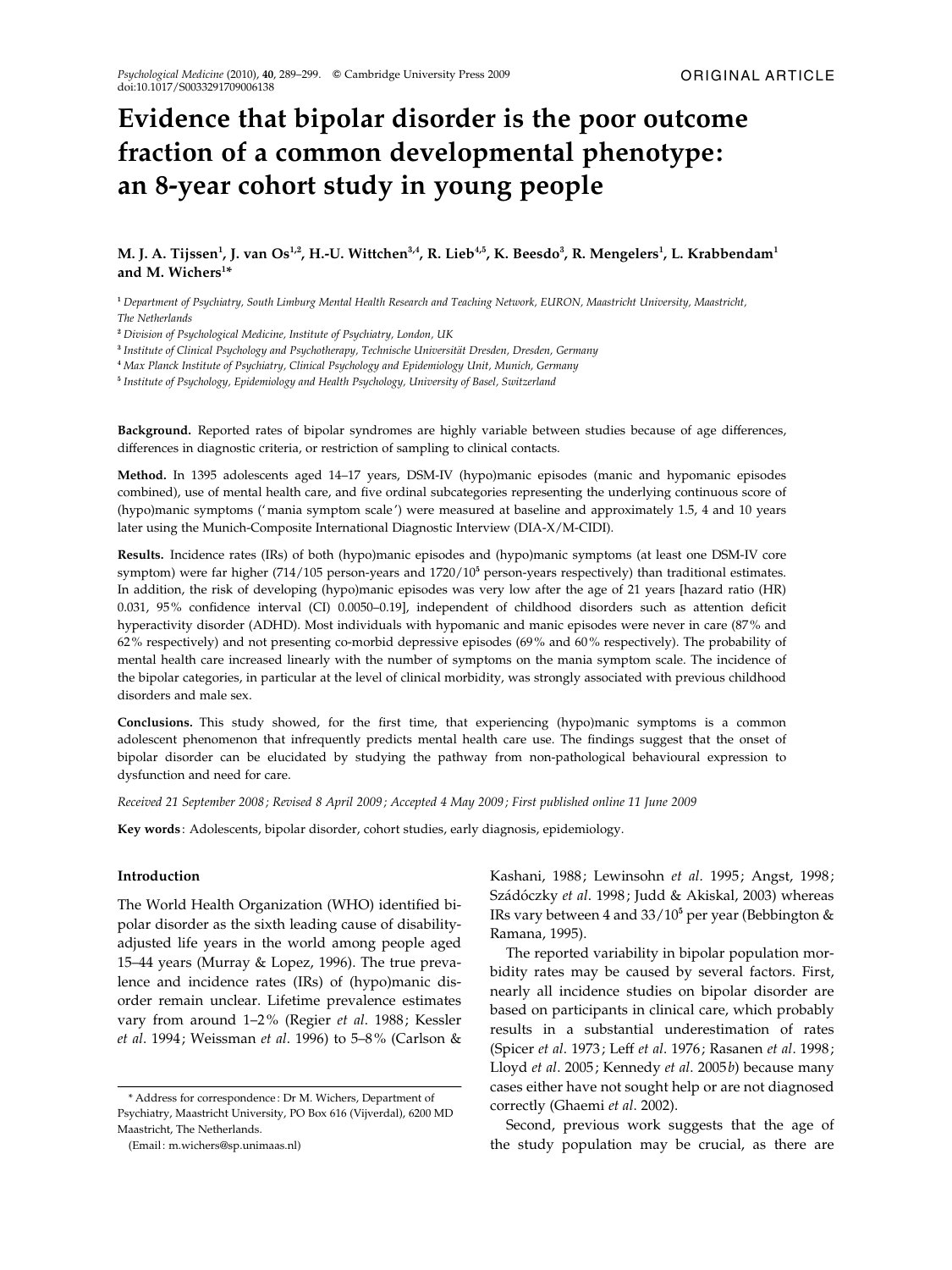indications that much of the population lifetime risk for bipolar disorder is consumed in adolescence. Thus, Lewinsohn et al. (2003) showed that, in a population sample stratified by the age categories <9, 19–23 and 24–29 years, the first lifetime onset of bipolar disorder and subthreshold bipolar disorder almost always occurred in adolescence. Therefore, a young study population as used in the Early Developmental Stages of Psychopathology (EDSP) Study is most appropriate (Wittchen et al. 2003). The issue of age is also important in view of the considerable psychopathological, longitudinal and familial/genetic overlap between bipolar disorder and childhood disorders, in particular attention deficit hyperactivity disorder (ADHD), but also oppositional–defiant disorder (ODD) and conduct disorder (CD) (Nierenberg et al. 2005; Henin et al. 2007). Studying the onset of (hypo)manic symptoms in adolescents allows for quantification of the amount of the bipolar population morbidity rate that can be traced to childhood disorders.

Third, diagnostic criteria used have a major impact on population rates (Akiskal et al. 2000; Angst et al. 2003). Many people in the general population display subthreshold bipolar disorder (Merikangas et al. 2007). Therefore, widening criteria for bipolar disorder will naturally increase the number of cases.

An informative way of describing the bipolar population morbidity rate is to replace dichotomous criteria with dimensional measures; the possible use of dimensional measures in bipolar disorder is currently being examined in DSM-V (First, 2006). Angst & Marneros (2001) suggest that a natural continuum may exist on which all (hypo)manic manifestations of varied length, frequency and severity can be represented. This dimensional approach may be more sensitive and informative in the search for determinants of onset and change, making it easier to monitor onset and progression of psychiatric phenotypes (Cougnard et al. 2007; van Os et al. 2009). Furthermore, it allows for fuller examination of the impact of symptoms on well-being and functioning, severity and distress (Regeer et al. 2006), and may facilitate recognition of at-risk states and early intervention (Egeland et al. 2000; Hanssen et al. 2005; Birmaher & Axelson, 2006). For bipolar disorder, it has the additional advantage of allowing for the separate study of manic and depressive dimensions, the co-occurrence of which in the same mood episode is common in clinical practice and therefore represents an important parameter for study in epidemiological and taxonomic investigations. Finally, it can increase statistical power without loss of clinical utility.

Therefore, the aim of the current study was to investigate dimensional (hypo)manic categories, independent of receipt of mental health care, in a large

representative cohort of adolescents followed over a period of up to 10 years.

## Method

## Sample

This examination is part of the EDSP study, a prospective longitudinal cohort study. Detailed information about the design, sample, instruments, procedures and statistical methods of the EDSP study is presented elsewhere (Wittchen et al. 1998b; Lieb et al. 2000). Data were collected in a representative population sample of adolescents and young adults living in the Munich area (Germany), aged 14–24 years at baseline. The study sample was drawn randomly from the 1994 government population registers. Fourteen to 15-year-olds were sampled at twice the rate of 16- to 21-year-olds, and 22- to 24-year-olds were sampled at half this rate.

#### Study design

The present study is based on a subset of EDSP respondents, aged 14–17 years at baseline (T0,  $n=1395$ , response rate 75%), thus ensuring a population at risk of developing incident bipolar disorder. Participants completed a baseline survey (T0,  $n=1395$ ) and three follow-up investigations (T1, T2, T3), covering a time period of approximately 1.6 (T0–T1, s.p. = 0.2), 3.4 (T0–T2, s.p. = 0.3) and 8.3 years (T0–T3, range  $7.4$ –10.6) years, s.p. = 0.7) respectively. Response rates (conditional on T0 completion) were 88% at T1 ( $n=1228$ ), 83% at T2 ( $n=1169$ ) and 73% at T3 ( $n=1022$ ).

#### **Instruments**

Interviews were conducted using the computerized version of the Munich-Composite International Diagnostic Interview (DIA-X/M-CIDI; Wittchen & Pfister, 1997), an updated version of the WHO's CIDI version 1.2 (WHO, 1990). The DIA-X/M-CIDI is a comprehensive, fully standardized diagnostic interview and assesses symptoms, syndromes and diagnoses of various mental disorders in accordance with definitions and criteria of the DSM-IV. Its features have been developed and tested in several methodological studies with the CIDI or modifications thereof, including the deletion of many of the CIDI's skipping rules to allow for the study of subthreshold conditions. High inter-rater and test–retest reliability of the CIDI have been established (Wittchen et al. 1991; Wittchen, 1994), in addition to validity (Reed et al. 1998). Test–retest reliability (*k*) of the DIA-X/M-CIDI was reported to be  $0.68$  ( $p < 0.001$ ) for major depressive disorder and 0.64  $(p<0.001)$  for bipolar disorder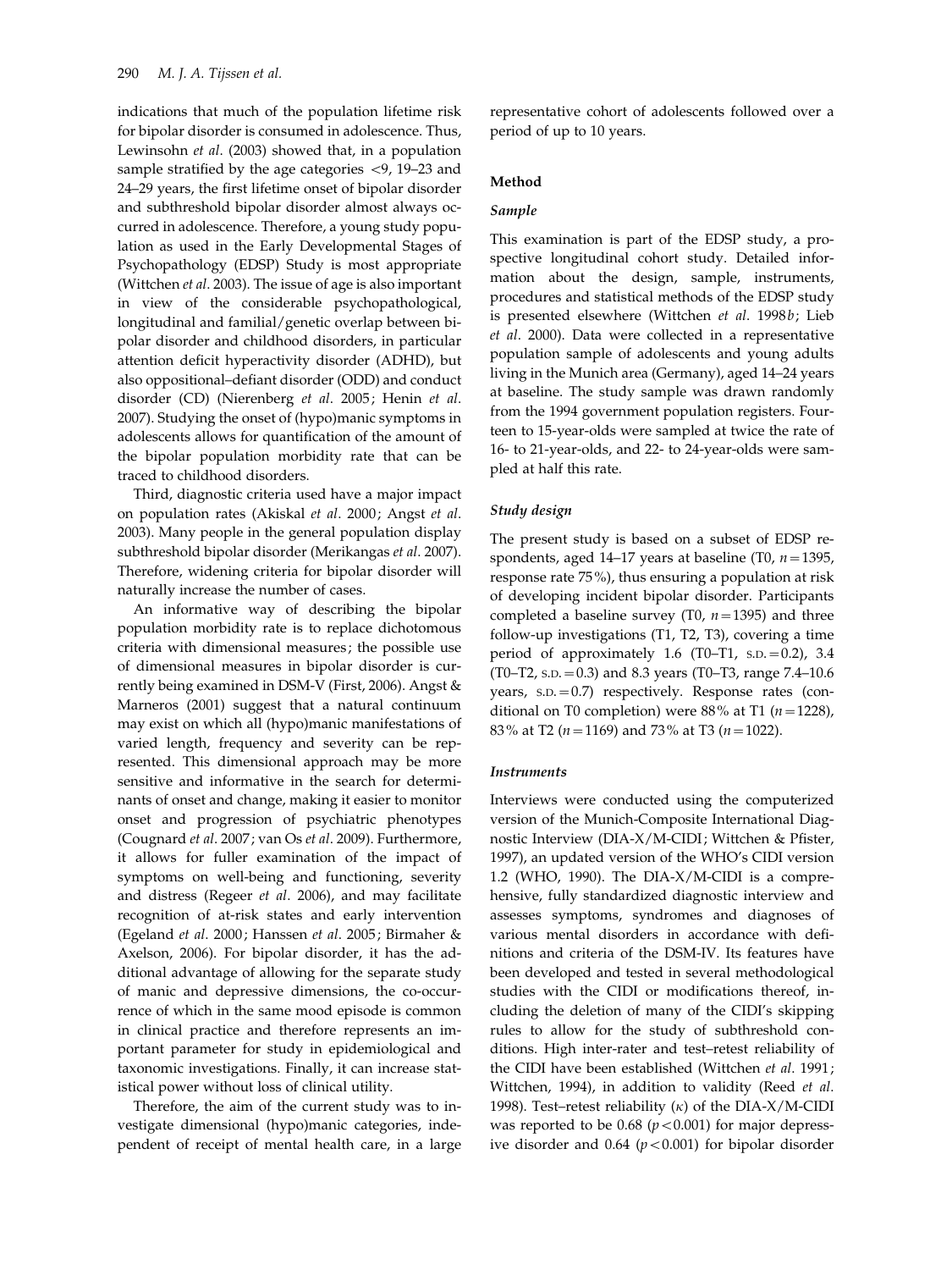(Wittchen et al. 1998a). To ensure reliability of the assessments, fully trained and experienced psychologists who were allowed to probe with follow-up questions conducted the interviews. At baseline, the lifetime version of the DIA-X/M-CIDI was used, and the interval version for subsequent investigations. By using the lifetime version of the DIA-X/M-CIDI at baseline, which includes questions regarding the time period from birth until the interview, it was possible to take into account the possible onset of bipolar disorder before the baseline interview.

#### Mania categories based on DSM-IV algorithms

Using M-CIDI/DSM-IV diagnostic algorithms (Pfister & Wittchen, 1995), participants were divided into four groups, those experiencing: (1) neither hypomanic nor manic episodes; (2) DSM-IV manic episodes; (3) DSM-IV hypomanic episodes; and (4) either manic or hypomanic episodes [hereafter: (hypo)manic episodes]. The last three groups were subsequently subdivided into participants (a) with lifetime co-morbid depressive episodes and (b) without lifetime co-morbid depressive episodes.

#### Mania categories based on symptom score

(Hypo)manic symptoms were assessed using 11 items of the DIA-X/M-CIDI mania section, and concerned items regarding an increase in goal-directed activity, psychomotor agitation, spending sprees, sexual indiscretions, increased talkativeness, flight of ideas, increased self-esteem or grandiosity, decreased need for sleep, and distractibility. These items were rated yes (1) or no (0) and were only rated if:  $(a)$  at least one of the core symptoms 'unusual happiness or excitement' or 'unusual irritability' was present; (b) core symptoms were either noticed by others or caused participants problems; (c) symptoms were present for at least four successive days; (d) symptoms were not a result of alcohol/drugs use. Guided by previous work (Regeer et al. 2006), a sum score of symptom ratings was formed (range 0–11 symptoms). Five progressively stricter and overlapping subcategories of this sum score were created (I, no symptoms; II,  $\geq 1$ symptom; III,  $\geq 4$  symptoms; IV,  $\geq 7$  symptoms; V,  $\geq$ 10 symptoms), which represented the underlying continuous score of (hypo)manic symptoms.

#### Mania categories based on distress

In participants with  $\geq 4$  (hypo)manic symptoms, a division was made based on the level of distress, as reported in the DIA-X/M-CIDI mania section. Distress was assessed by asking participants if, at the moment the symptoms were at their worst, they interfered with life, work or leisure activities, and was coded (1) no interference, (2) some interference, (3) considerable interference and (4) much interference.

#### Grouping by mental health care

In participants fulfilling criteria for at least one of the above categories, grouping was applied based on whether or not mental health care had been received at the respective assessment. First, participants were asked if they had ever been treated in a hospital or had spoken to a professional because of (hypo)manic symptoms. Second, participants were shown a list on which several types of out-patient, in-patient or daypatient institutions for mental health problems were mentioned, after which they were asked if they had ever sought help at any of these institutions because of mental health problems. All participants who responded positively to either one of these questions were considered to have received mental health care.

## Childhood disorders

Between T0 and T1, face-to-face interviews were carried out with respondents' parents to collect information regarding ODD, CD and ADHD (hereafter collectively referred to as 'childhood disorders'). These childhood disorders were assessed with questions covering the criteria defined by the DSM-IV. Information was mostly based on maternal responses (97.4%). The response rate of parents was 86%  $(n=1053)$ .

#### Statistical analysis

#### Cumulative lifetime incidence (CLI) and person-year IRs

Weighting occurred to account for differences in sampling probabilities and also systematic non-response at baseline according to age, gender and geographical location (Lieb et al. 2000). Cumulative lifetime incidence up to T3 (CLI) of the (hypo)manic categories was calculated at T3.

Survival analysis was conducted to determine IRs between T0 and T3 using the ST commands in Stata, version 9.2 (StataCorp, 2005). CLI and IR estimates were calculated, grouping by receipt of mental health care. The IR is defined as the number of new cases of disease during a given time period divided by the sum of time that each person remains under observation and is free from disease (the total person-time of observation). After defining appropriate risk sets, IRs were calculated for each category. The risk set is defined as the set of individuals at risk of belonging to a certain category for the first time during the study. Therefore, participants with past or current evidence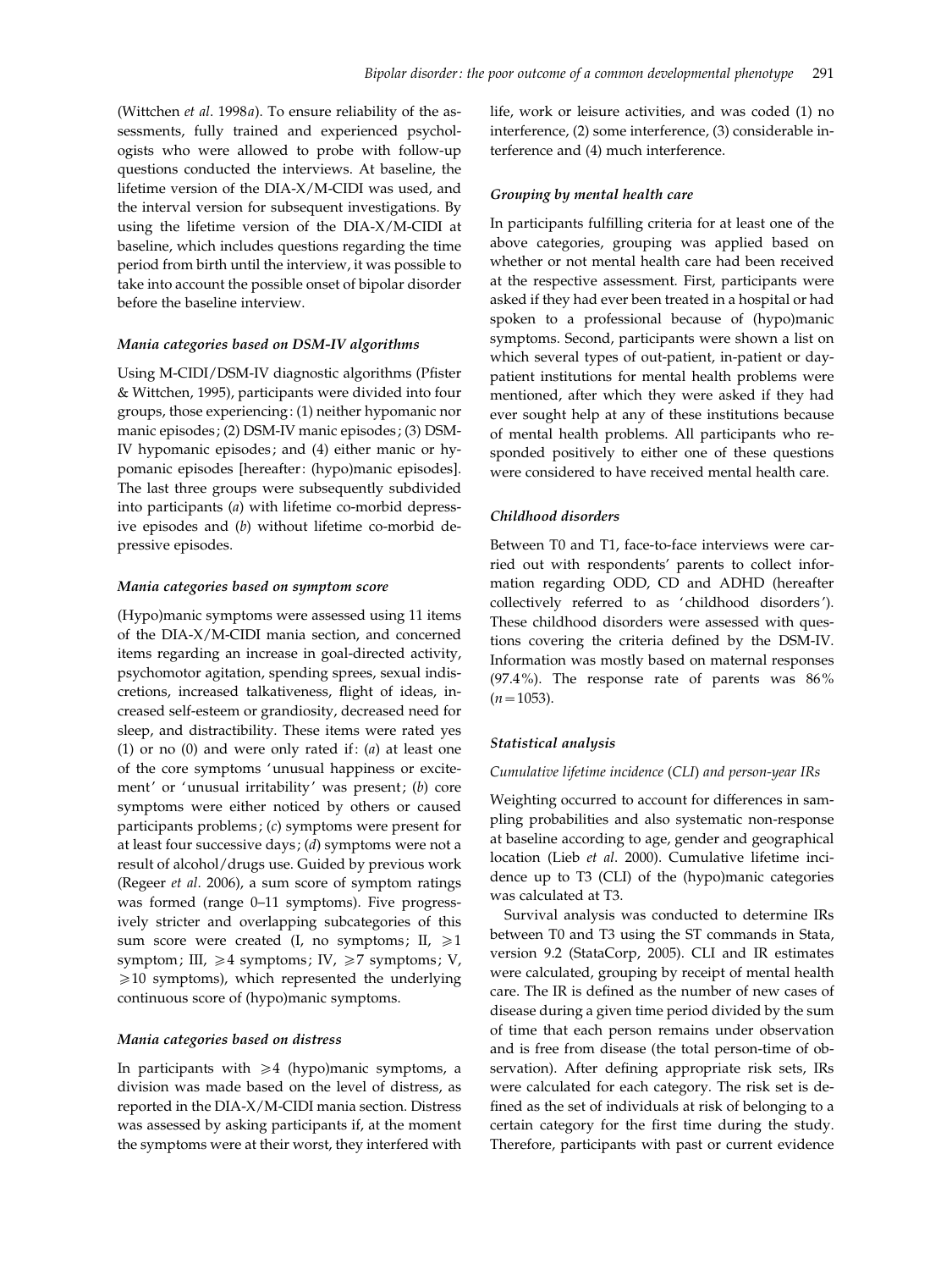|                      |             | CLI up to $T3^a$   |         | IR $(T0-T3)^{b}$    |                    |                   |                   |
|----------------------|-------------|--------------------|---------|---------------------|--------------------|-------------------|-------------------|
| (Hypo)manic group    | Restriction | Total <sup>c</sup> | $DEF +$ | $DEF -$             | Total <sup>c</sup> | $DEF +$           | $DEF -$           |
| DSM-IV manic episode | None        | 3.3(45)            |         | $1.3(18)$ $2.0(27)$ | 308.9 (28.7/9277)  | 103.8 (9.8/9403)  | 201.9 (18.9/9358) |
|                      | $MHC +$     | 1.2(17)            | 0.6(9)  | 0.6(8)              | 113.9 (10.7/9419)  | 50.6 (4.8/9448)   | 62.9(5.9/9454)    |
| DSM-IV hypomanic     | None        | 4.5(62)            |         | $1.4(20)$ $3.1(43)$ | 409.5 (37.6/9184)  | 165.9 (15.6/9410) | 237.6 (22.0/9258) |
| episode              | $MHC +$     | 0.6(8)             | 0.3(4)  | 0.3(4)              | 27.5 (2.6/9437)    | 24.5 (2.3/9467)   | 2.9(0.3/9453)     |
| DSM-IV (hypo)manic   | None        | 7.6(106)           |         | $2.7(37)$ 4.9 (69)  | 713.5 (64.1/8982)  | 262.3 (24.5/9334) | 433.7 (39.6/9131) |
| episode <sup>d</sup> | $MHC +$     | 1.8(25)            |         | $0.8(12)$ $0.9(13)$ | 132.6 (12.4/9376)  | 65.8(6.2/9436)    | 66.0(6.2/9424)    |

Table 1. Cumulative lifetime incidence up to T3 and incidence rates (T0–T3) of (hypo)manic episodes, stratified by care

CLI, Cumulative lifetime incidence ; IR, incidence rate; MHC+, episodes in combination with mental health care; DEP+, with depressive episode ; DEP–, without depressive episode.

<sup>a</sup> Values are expressed as percentage (number) of cases.

<sup>b</sup> Values are expressed as number of cases per 100 000 person-years (denominator is population of person-years).

<sup>c</sup> Total group, independent of having lifetime depressive episodes.

<sup>d</sup> (Hypo)manic episode: either hypomanic or manic episode.

of this category at baseline were excluded from analysis, in which the strictest possible exclusion criteria were used [e.g. all participants experiencing  $\geq 1$ symptom were excluded for analyses of incidence of (hypo)manic symptoms]. The total person-times of observation of the individual risk sets thus defined are presented in Table 1.

## Childhood morbidity sensitivity analyses

To assess how much of the incidence of bipolar categories could be traced to childhood morbidity, comorbidity with childhood disorders was assessed and childhood morbidity sensitivity analyses (CMSAs) performed. First, lifetime co-morbidity between T0 lifetime (hypo)manic episodes and childhood disorders was assessed using logistic regression. Second, Cox regression was used to calculate associations between childhood disorders and incidence of new (hypo)manic episodes between T0 and T3. Third, CLI and IRs for (hypo)manic episodes were recalculated with exclusion of individuals with these childhood disorders. Similar sensitivity analyses were performed for other (hypo)manic categories.

#### Demographic risk factors

IRs were calculated stratified by age group as a timevarying variable (15–16, 17–18, 19–21, 22–24 and 25–28 years; age = age during any moment of the study), sex and urbanicity [living in city or rural area at baseline; city area=city of Munich (population density 4061 persons per square mile) and rural area=the Munich surrounding area (population density 553 persons per square mile)] (Spauwen et al. 2006). Statistical differences in IRs within age, sex or urbanicity categories

were tested using Cox regression analysis yielding hazard ratios (HRs), using the 15-year age group, male sex, and rural area as reference categories (Table 2). To assess whether any association with demographic factors was independent of the others and unconfounded by co-morbid current or childhood psychopathology, HRs of all categories were adjusted for age, sex, urbanicity, presence of depression (diagnosis of a lifetime DSM-IV depressive episode) and presence of childhood disorders (diagnosis of either ODD, CD or ADHD according to DSM-IV criteria) using the Stata STRATA option for adjustment by stratification in Cox regression. HRs of the distress categories were additionally adjusted for number of (hypo)manic symptoms (as indexed by the continuous sum score of symptom ratings). As part of the CMSA, HRs were calculated similarly after exclusion of participants suffering from childhood disorders.

## Results

Analyses are based on 1395 adolescents (51% male). The mean age at baseline was  $15.1$  years (s.p.  $=1.1$ ). Four-hundred and fifteen adolescents (30%) were living in a rural area. Of the 1395 adolescents, 1022 completed T3. Attrition rates were almost equal for sex (28.8% females v. 24.8% males), urbanicity (25.3% rural v. 27.3% city), and age (22.4% 13-year-olds v. 23.8% 14-year-olds v. 29.6% 15-year-olds v. 25.7% 16-yearolds v. 29.5% 17-year-olds).

## Incidence of DSM-IV (hypo)manic episodes

CLI rates varied between 1.3% and 7.6% for the different DSM-IV episodic groups, declining after restriction to episodes plus mental health care (Table 1).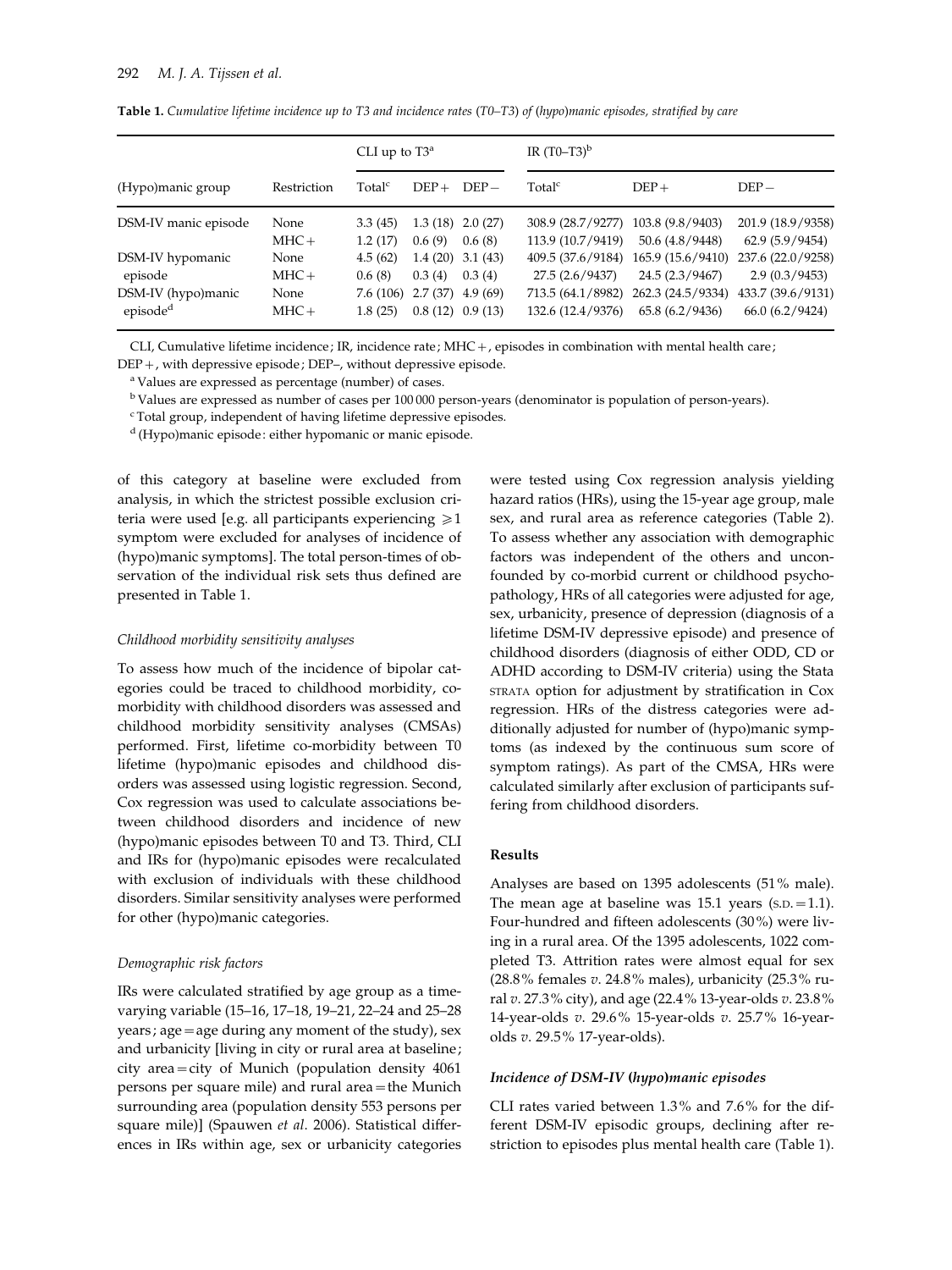|                                  | Risk of incident (hypo)manic category, HR $(95\% \text{ CI})^b$ |                                  |                              |                                         |  |  |
|----------------------------------|-----------------------------------------------------------------|----------------------------------|------------------------------|-----------------------------------------|--|--|
|                                  | Age $(RC:15$ -year<br>age group)                                | Female v. Male<br>(RC: male sex) | City v. Rural<br>(RC: rural) | Childhood disorder<br>(ODD, CD or ADHD) |  |  |
| Manic episode                    | $0.74(0.50-1.10)$                                               | $0.07(0.065 - 0.79)^{*}$         | $1.55(0.37 - 6.57)$          | $3.65(0.92 - 14.45)$                    |  |  |
| Hypomanic episode                | $0.65(0.50-0.85)$ **                                            | $1.55(0.62 - 3.85)$              | $1.08(0.42 - 2.77)$          | 7.82 $(1.94 - 31.60)^*$                 |  |  |
| (Hypo)manic episode <sup>a</sup> | $0.67$ $(0.54 - 0.84)$ **                                       | $0.75(0.36 - 1.56)$              | $1.21(0.55 - 2.66)$          | $5.29$ (2.01-13.91)**                   |  |  |
| $\geq 1$ symptom                 | $0.63$ $(0.55 - 0.72)$ **                                       | $1.40(0.94 - 2.08)$              | $1.15(0.75 - 1.77)$          | $0.83(0.36 - 1.92)$                     |  |  |
| $\geq 4$ symptoms                | $0.60$ $(0.51 - 0.72)$ **                                       | $1.46(0.88 - 2.43)$              | $1.10(0.64 - 1.89)$          | $1.06(0.38 - 2.92)$                     |  |  |
| $\geq 7$ symptoms                | $0.61(0.45 - 0.85)^*$                                           | $0.40(0.13 - 1.18)$              | $4.51(0.94 - 21.72)$         | $2.38(0.50-11.31)$                      |  |  |
| $\geqslant$ 10 symptoms          | $0.34(0.11-1.06)$                                               | $0.60(0.05 - 6.79)$              | $5.44(0.28 - 107.42)$        | N.A.                                    |  |  |
| Some distress                    | $0.66$ $(0.49 - 0.89)^*$                                        | $0.99(0.38 - 2.61)$              | $1.10(0.43 - 2.80)$          | $0.95(0.24 - 3.71)$                     |  |  |
| Much distress                    | $0.69(0.43 - 1.10)$                                             | N.A.                             | $0.56(0.07-4.46)$            | $1.23(0.19 - 8.16)$                     |  |  |
| Considerable distress            | $0.87(0.34 - 2.21)$                                             | N.A.                             | $0.93(0.03 - 26.96)$         | N.A.                                    |  |  |
| Psychiatric help                 | $0.34(0.13 - 0.86)^*$                                           | $2.73(0.20 - 36.77)$             | N.A.                         | N.A.                                    |  |  |

| Table 2. Predictors of incident (hypo)manic categories |  |  |  |
|--------------------------------------------------------|--|--|--|
|                                                        |  |  |  |

HR, Hazard ratio; CI, confidence interval; RC, reference category; ODD, oppositional-defiant disorder; CD, conduct disorder ; ADHD, attention deficit hyperactivity disorder ; N.A., not applicable.

<sup>a</sup> (Hypo)manic episode : either hypomanic or manic episode.

<sup>b</sup> Results adjusted for age, sex, urbanicity, depression and childhood disorders. In case of distress/psychiatric help category : results also adjusted for number of (hypo)manic symptoms.

 $* p \le 0.05$ ,  $* p \le 0.001$ .

Table 3. Cumulative lifetime incidence up to T3 and incidence rates (T0-T3) of (hypo)manic symptoms, stratified by care

| (Hypo)manic category    | Restriction | CLI up to $T3^a$ | IR $(T0-T3)^{b}$    |
|-------------------------|-------------|------------------|---------------------|
| $\geq 1$ symptom        | None        | 37.9 (528)       | 1720.0 (153.2/8909) |
|                         | $MHC +$     | 6.3(87)          | 363.7 (32.9/9054)   |
| $\geq 4$ symptoms       | None        | 26.5(370)        | 1112.2 (101.0/9080) |
|                         | $MHC +$     | 4.8(67)          | 225.6 (21.0/9145)   |
| $\geq 7$ symptoms       | None        | 8.5 (119)        | 377.9 (35.4/9379)   |
|                         | $MHC +$     | 2.4(34)          | 94.7 (8.8/9328)     |
| $\geqslant$ 10 symptoms | None        | 1.0(13)          | 77.9 (7.4/9455)     |
|                         | $MHC +$     | 0.5(7)           | 27.7 (97.3/9075)    |

CLI, Cumulative lifetime incidence ; IR, incidence rate; MHC+, episodes in combination with mental health care.

<sup>a</sup> Values are expressed as percentage (number) of cases.

<sup>b</sup> Values are expressed as number of cases per 100 000 person-years (denominator

is population of person-years).

Approximately a third of participants had co-morbid depressive episodes. IRs ranged from 104/10<sup>5</sup> to 714/  $10<sup>5</sup>$  person-years, declining after restriction to episodes plus mental health care (Table 1).

## Incidence of (hypo)manic symptoms

The number of participants steadily declined with increasing level of symptoms (Table 3). For participants experiencing  $\geq 1$  symptom, the CLI was six times higher before restriction of the group to participants with symptoms plus mental health care (Table 3). This discrepancy between CLI rates decreased as the number of symptoms increased.

## Incidence of distress

CLI and IRs are presented in Table 4. Higher rates of distress were experienced by fewer people. The majority of people with 'some distress' remained outside care, and the majority of people with 'much distress' were in care.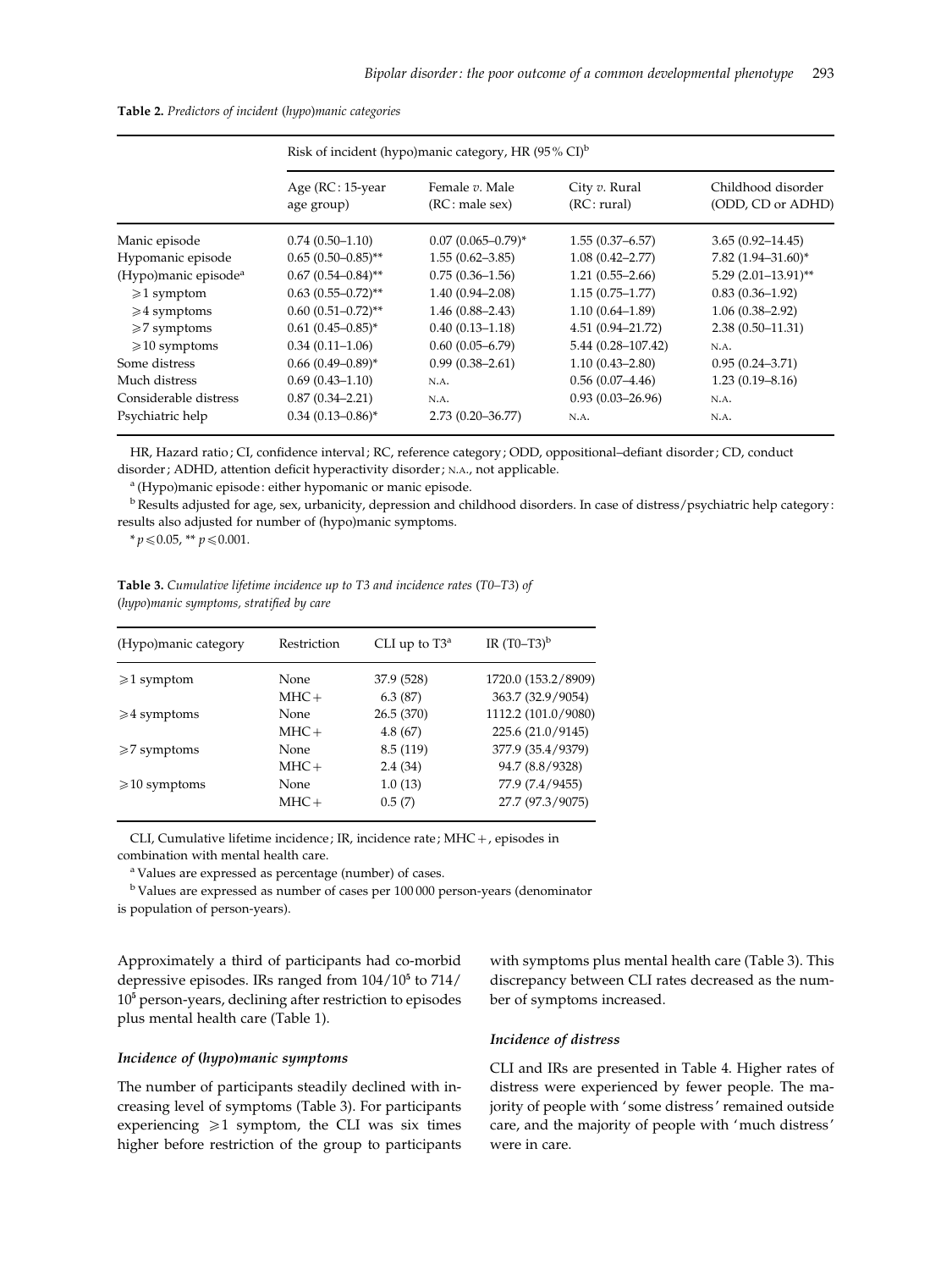Table 4. Cumulative lifetime incidence up to T3 and incidence rates (T0–T3) of distress, stratified by care<sup>a</sup>

| (Hypo)manic category  | Restriction | CLI up to $T3^b$ | IR $(T0-T3)^c$     |
|-----------------------|-------------|------------------|--------------------|
| Some distress         | None        | 10.8(151)        | 1072.7 (97.3/9075) |
|                       | $MHC +$     | 1.8(25)          | 167.0 (15.6/9358)  |
| Much distress         | None        | 4.1(58)          | 267.0 (25.0/9371)  |
|                       | $MHC +$     | 1.0(14)          | 96.2 (9.1/9436)    |
| Considerable distress | None        | 0.8(12)          | 51.4 (4.9/9468)    |
|                       | $MHC +$     | 0.2(3)           | 18.4 (1.7/9464)    |

CLI, Cumulative lifetime incidence ; IR, incidence rate; MHC+, episodes in combination with mental health care.

<sup>a</sup> In participants with  $\geq 4$  (hypo)manic symptoms.

<sup>b</sup> Values are expressed as percentage (number) of cases.

<sup>c</sup> Values are expressed as number of cases per 100 000 person-years (denominator is population of person-years).



Fig. 1. Incidence of (hypo)manic disorder, stratified by age and care.  $-\blacksquare$ , (Hypo)manic episode<sup>a,b</sup> ; - - $\blacksquare$ --(hypo)manic episode<sup>a,b</sup>, MHC + . MHC + , episodes in combination with mental health care.<sup>a</sup> (Hypo)manic episode: either hypomanic or manic episode. <sup>b</sup> Independent of having lifetime depressive episodes.

#### Association with childhood disorders

Seventy-six participants (7.2%) were diagnosed with any childhood disorder, mostly with ADHD (4.1%). Being diagnosed with a childhood disorder did not increase the risk of belonging to any (hypo)manic category at T0 (for detailed results see Tables 1-B, 1-D and 1-E at www.mania.homestead.com). The association between the incident (hypo)manic categories and childhood morbidity was large and significant [HR 5.29, 95% confidence interval (CI) 2.01–13.91,  $p=0.001$  for (hypo)manic episode] (Table 2). Thus, CMSAs reduced incidence rates (at most) by a factor of 2 according to the (hypo)manic category (see Table 1-C at www.mania.homestead.com).

#### Age, sex and urbanicity

A strong association existed between age and IRs for all (hypo)manic categories (Table 2, Figs 1–3), with IRs decreasing as age increased. Post-hoc analyses showed



Fig. 2. Hazard ratios of incident (hypo)manic categories, stratified by age group.  $-\blacksquare$ , (Hypo)manic episode<sup>a,b,d</sup>;  $\cdots \triangle \cdots$ ,  $\geq 1$  symptom<sup>d</sup>; - -  $\blacklozenge$  - -, some distress<sup>c,e</sup>. Reference category: the  $19-21$  years age group.  $\alpha$  (Hypo)manic episode: either hypomanic or manic episode. <sup>b</sup> Independent of having lifetime depressive episodes. <sup>c</sup> In participants with  $\geq 4$  (hypo)manic symptoms. <sup>d</sup> Results adjusted for sex, urbanicity, depression and childhood disorders [oppositional–defiant disorder (OD), conduct disorder (CD) or attention-deficit/hyperactivity disorder (ADHD)]. <sup>e</sup> Results adjusted for sex, urbanicity, depression, childhood disorders (ODD, CD or ADHD) and number of (hypo)manic symptoms.



Fig. 3. Incidence of experienced distress in participants with  $\geq 4$  (hypo)manic symptoms, stratified by age and care.  $-\triangle$ —, Some distress;  $\cdots \triangle \cdots$ , some distress, MHC+. MHC+, distress in combination with mental health care.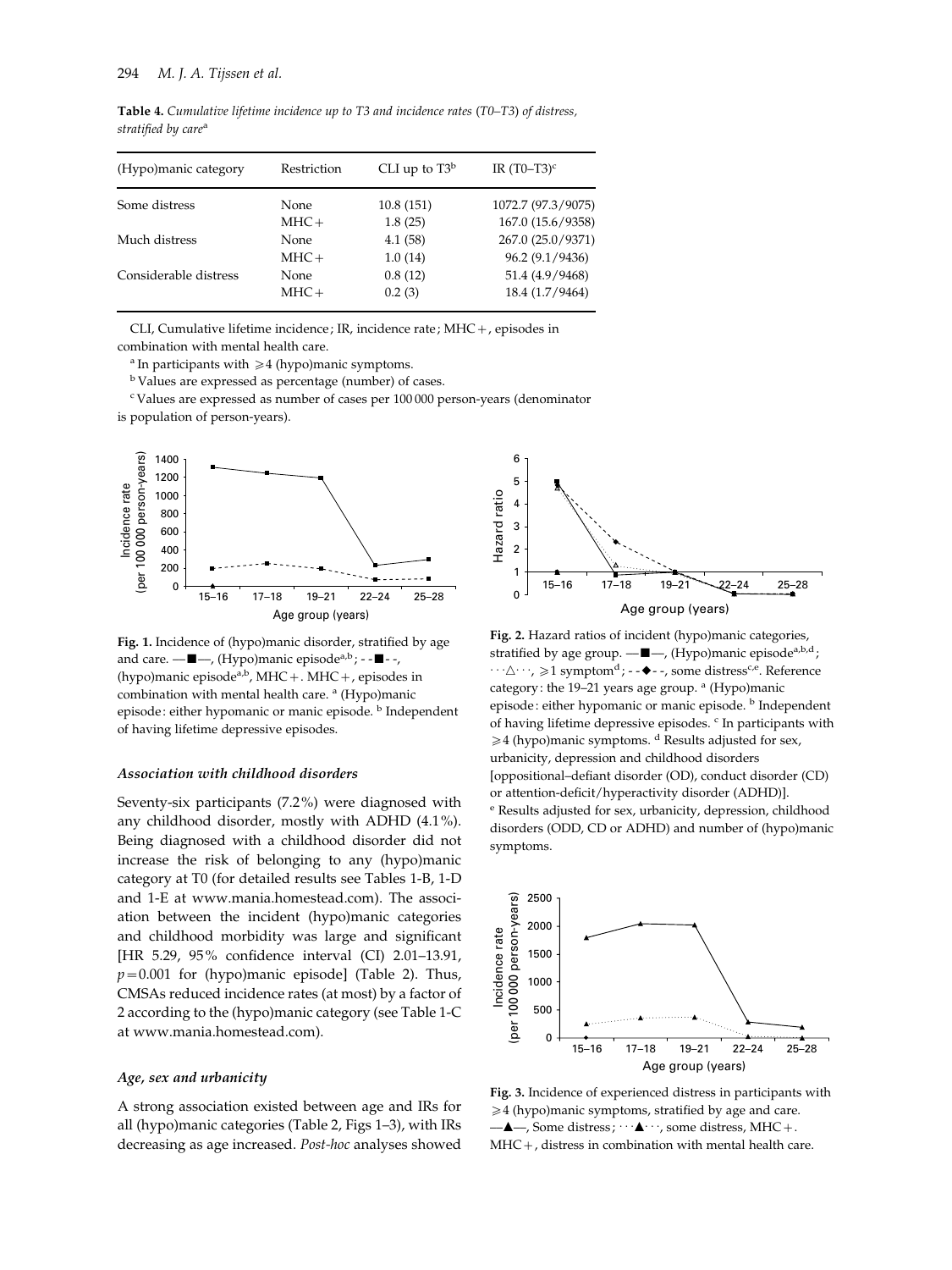that the IRs of episodic categories, compared to the age group 15–21 years, decreased very strongly after the age of 21 years [HR 0.021, 95% CI 0.0024–0.18,  $p=0.000$  for hypomanic episode; HR 0.031, 95% CI 0.0050–0.19,  $p = 0.000$  for (hypo)manic episode], with a similar decline (albeit statistically inconclusive) after restriction to episodes plus mental health care. Subsequent CMSAs showed a similar pattern of associations (see Table 1-C, Figs 2-B and 3-B at www. mania.homestead.com).

The incidence of manic episodes was 14 times lower in women compared to men (HR 0.072, 95% CI 0.065– 0.79,  $p=0.031$ ). However, no sex differences were present for other (hypo)manic categories and there was no association with urbanicity. In the CMSA, a male preponderance in incidence of manic episodes remained (HR 0.08, 95% CI 0.070-0.86,  $p = 0.037$ ), whereas a female preponderance was seen in the category with  $\geq 1$  symptom (HR 1.51, 95% CI 1.01–2.26,  $p=0.045$ ).

#### Discussion

## Findings

In this large prospective study of over 1000 adolescents and young adults, the results show that IRs of both (hypo)manic episodes and (hypo)manic symptoms are much higher than those reported previously, and that the risk of developing a disorder is very low after the age of 21 years, independent of childhood disorders such as ADHD. In addition, the results demonstrate a continuous distribution of (hypo)manic symptoms and distress, thus supporting the hypothesis that a dimensional representation may usefully describe the (hypo)manic phenotype (Allardyce et al. 2007). Only a small fraction of adolescents and young adults experiencing these phenomena were receiving psychiatric care and the co-occurrence of (hypo)manic episodes with depression was low compared to most of the literature. The incidence of the (hypo)manic categories, in particular categories at the level of clinical morbidity, was strongly associated with previous childhood disorders and male sex. In conclusion, this study showed, for the first time, that experiencing (hypo)manic symptoms is a common adolescent phenomenon that infrequently predicts mental health care use. The findings suggest that the onset of bipolar disorder can be elucidated by studying the pathway from non-pathological phenotypic expression to disability.

## Limitations

Several limitations need to be considered. First, although a prospective design was used, the study became partly retrospective by implementing questions regarding time intervals between waves. Therefore, the possibility of recall bias cannot be excluded, although arguably this would be likely to contribute more to false negatives than false positives (Simon & VonKorff, 1995).

Second, exclusion of individuals at T0 and exclusion of the older cohort means that the results are based on a limited age range with an associated decrease in statistical power. This could have caused the incidence to fall after the age of 21 years. However, similar results were found after the oldest two age groups were collapsed, thus increasing statistical power.

Third, the age range of participants was limited as follow-up of participants did not begin until the age of 14 years. Future studies should examine whether adolescent bipolar symptoms, relevant to adult clinical morbidity, are present also in younger samples.

Fourth, the analyses of childhood disorders were all based on retrospective parental report. This may have influenced the reliability of the results. However, Faraone et al. (1995) have shown that maternal reports of their children's psychopathology by 1-year recall provided a reliable and accurate means of assessment. In addition, the rates found for the childhood disorders analysed in this study are comparable to the rates found in other studies (Costello et al. 2003), which likewise attests to their validity.

Fifth, the predictive validity of the broad category of (hypo)manic symptoms may be enhanced by testing whether (hypo)manic symptoms can also predict depression. Testing this in a post-hoc analysis revealed that participants who had at least two (hypo)manic symptoms once at T0, T1 or T2 had a nearly twofold higher risk of ever experiencing a depressive episode compared to participants with less than two (hypo)manic symptoms at T0/T1/T2.

#### Cumulative incidence and person-year incidence rates

IRs in this study are much higher than those reported previously (Bebbington & Ramana, 1995). A partial explanation for this discrepancy may be the use of clinical samples in previous work. The effect of sample type on observed IRs is clearly shown in the current data, in which grouping for mental health care decreased IRs. However, the elevated IRs cannot be explained entirely by sample type because even for participants receiving mental health care, IRs were still higher than previously reported estimates, whereas CLI estimates did yield estimates comparable to those in previous reports (Lish et al. 1994). One reason for the higher IRs may be that the current sample consisted of adolescents, who display the highest risk of developing mental disorders (Kessler et al. 2005).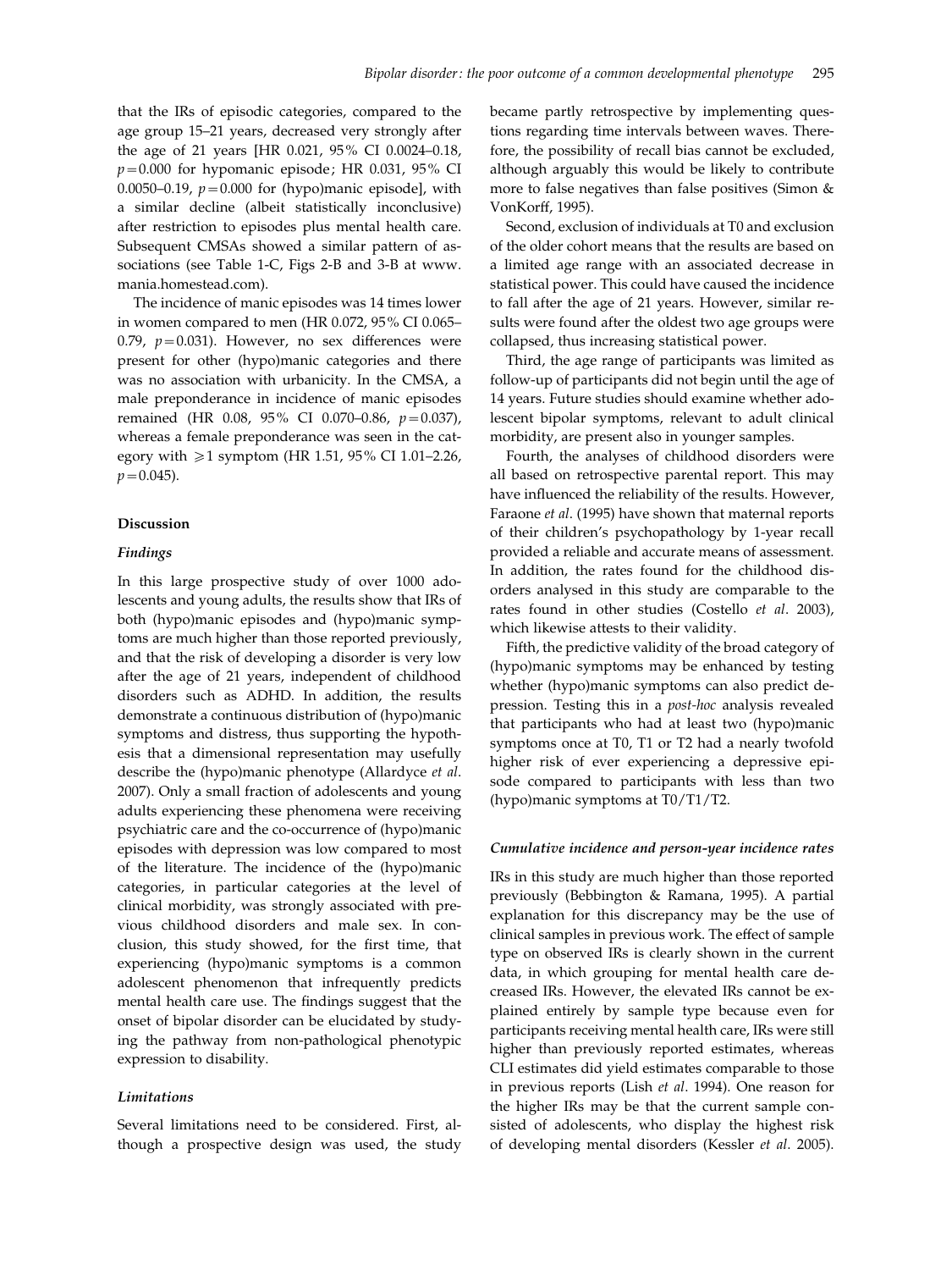The focus on clinical samples might also explain the low co-occurrence of depressive episodes with (hypo)manic episodes because both types of episodes, independently of each other, increase need for care and help-seeking, resulting in more 'co-morbid' psychopathology at the level of mental health care ('Berkson's bias') (Regeer et al., in press). Accordingly, the co-occurrence of depressive episodes in the current study was higher in participants receiving mental health care.

#### Bipolar disease as a developmental disorder

The greatest risk of developing (hypo)manic episodes was before age 22 years, after which it decreased to the point of almost disappearing. This finding is supported by other studies in which the most common age of onset for bipolar disorder was reported to be between 15 and 19 years (Szádóczky et al. 1998). Findings similarly concur with studies in which substantial numbers of adult patients retrospectively reported first experiencing symptoms in childhood or adolescence (Joyce, 1984). The findings in the current sample show low levels of cross-sectional comorbidity of childhood disorders with (hypo)manic categories at T0, but very high longitudinal comorbidity with new, incident bipolar categories, in particular at the level of clinical morbidity, over time. The CMSA in which childhood disorders were excluded did not change the pattern of association with age. The pattern of findings therefore suggests that the ontogenesis of (hypo)manic symptoms and (hypo)manic disorder may be traced to the adolescent developmental period and that expression of certain childhood disorders may increase the risk for later expression of bipolar morbidity.

## **Continuity**

The current results suggest that (hypo)manic symptoms may represent a common phenomenon in the general population. Symptoms and clinical morbidity showed dose–response relationships, in that more cases of clinical morbidity arose as the number of symptoms increased, supporting continuity between subclinical and clinical categories. Evidence for continuity has been provided by others (Angst et al. 2003; Lewinsohn et al. 2003; Regeer et al. 2006). However, as evidenced by findings in the current study, the vast majority of these individuals with symptomatic expression never develop bipolar disorder. Thus, (hypo)manic symptoms may be conceived partially as pertaining to normal adolescent development. If, however, symptoms persist over time, individuals may be at risk of transition to bipolar disorder

(Cougnard et al. 2007). Thus, future work should investigate whether adolescents with persistent (hypo) manic symptoms are at risk of making the transition to bipolar disorder, and which factors drive such transitions. Possible factors are symptom factors (intrusiveness, frequency and co-morbidity of symptoms), personal and cultural factors (coping, illness behaviour, societal tolerance and the development of functional impairments), and known bipolar risk factors (a positive family history, exposure to life events, or an interaction between these factors) (Lapalme et al. 1997; van Os & Verdoux, 2003; Hillegers et al. 2004; van Os et al. 2009).

## Risk factors

Male sex was a risk factor for the onset of manic episodes. This is inconsistent with studies finding equal sex distributions (Lloyd et al. 2005). However, the finding does concur with several studies in which it was suggested that male sex is associated with earlier onset of mania (Carlson et al. 2000; Kennedy et al. 2005a). Male preponderance in incidence was not seen for subclinical bipolar categories, suggesting that male sex specifically increases the risk for clinical morbidity. The link between male sex and poor outcome is well known for other types of psychotic illness, in particular schizophrenia (Castle & Murray, 1991).

Urbanicity generally did not increase the risk for (hypo)manic categories. This concurs with previous findings (Krabbendam & van Os, 2005). A recent study showed any association between (hypo)manic disorder and urbanicity is probably mediated by positive psychotic symptoms (Kaymaz et al. 2007).

## Clinical implications

Several clinical implications are suggested by this study. First, given the possible wide distribution of low-grade bipolar experiences, the suggested specific developmental phase of expression and evidence that subclinical expression of bipolarity increases the risk for later bipolar disorder in a dose–response fashion (Regeer et al. 2006), a public health approach focusing on targeted early identification may merit further investigation. Second, work focusing on psychotic disorder has indicated that subclinical phenotypes may be more likely to make the transition to the fully developed disorder if there is persistence over time (Cougnard et al. 2007; Dominguez et al., in press). Thus, examining patterns and determinants of persistence of subclinical expression of bipolar experiences may be similarly instructive. Third, the findings suggest that greater symptom load and greater levels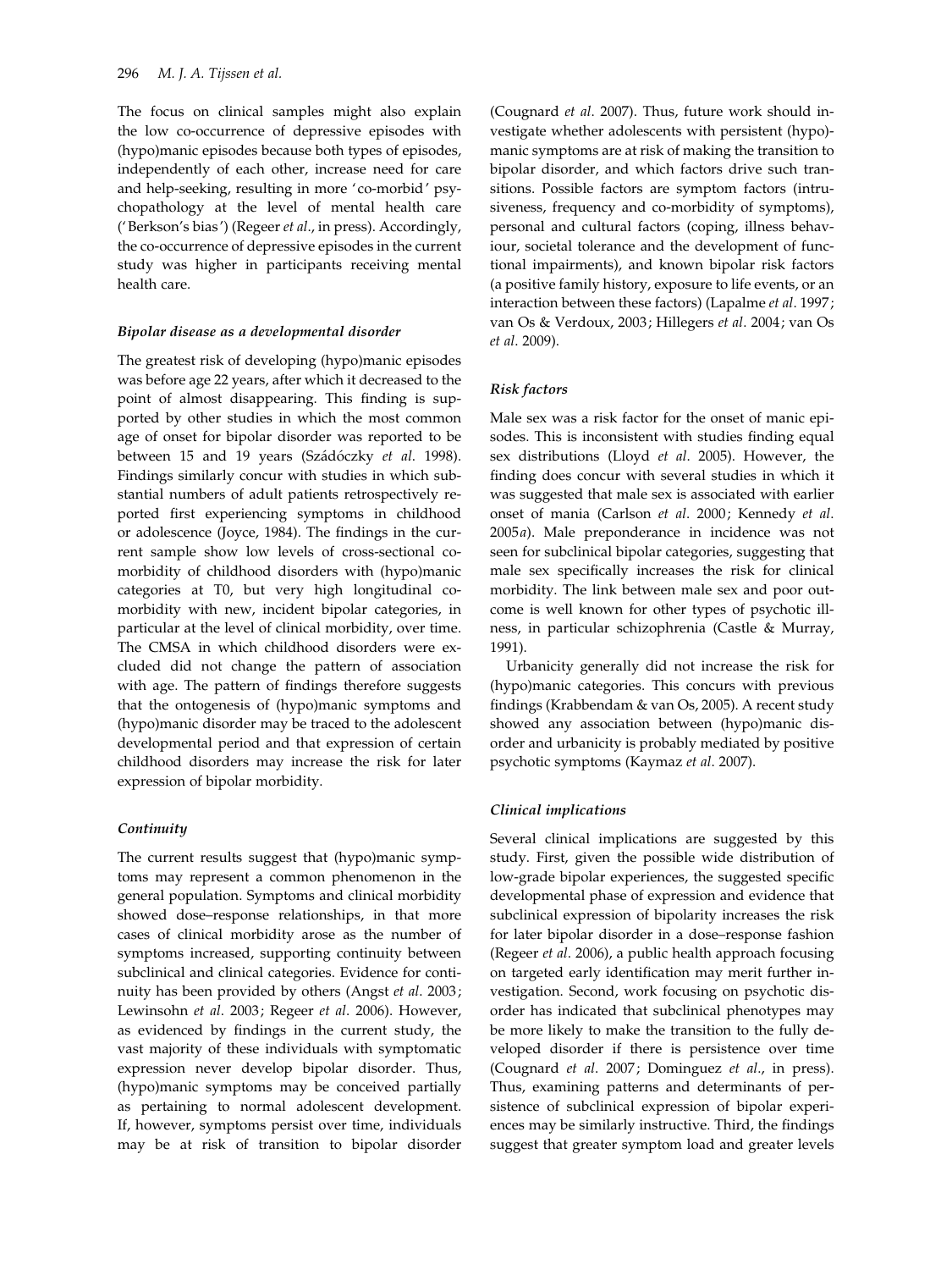of distress are associated with a higher probability of the outcome of mental health care. Understanding the dynamics between symptoms, distress and helpseeking is necessary to develop early interventions. Fourth, the findings suggest that only a minority of those with bipolar experiences are in care, similar to findings in depression and anxiety disorders. Given that, in depression, subsyndromal expression is associated with a substantial amount of disability (Judd et al. 2002), individuals with subclinical bipolar experiences not receiving care may similarly have a considerable degree of disability that could be reduced if recognized and treated.

## Acknowledgements

This work is part of the EDSP study, which is funded by the German Federal Ministry of Education and Research (BMBF; project nos. 01EB9405/6, 01EB9901/ 6, EB01016200, 01EB0140 and 01EB0440). Part of the fieldwork and analyses were also supported by grants from the Deutsche Forschungsgemeinschaft (DFG; project nos. LA1148/1-1, WI2246/1-1, WI 709/7-1 and WI 709/8-1). M. Höfler provided helpful comments and suggestions on earlier drafts of this article. K. von Sydow, G. Lachner, A. Perkonigg, P. Schuster, H. Sonntag, T. Brückl, E. Garczynski, B. Isensee, A. Nocon, C. Nelson, H. Pfister, M. Höfler, V. Reed, B. Spiegel, A. Schreier, U. Wunderlich, P. Zimmermann, K. Beesdo and A. Bittner are current or past core staff members of the EDSP group and managed field and data work. J. Angst (Zurich), J. Margraf (Basel), G. Esser (Potsdam), K. Merikangas (NIMH, Bethesda), R. Kessler (Harvard, Boston) and J. van Os (Maastricht) provided scientific advice on the design of the EDSP study.

#### Declaration of Interest

J. van Os is/has been an unrestricted research grant holder with, or has received financial compensation as an independent symposium speaker from, Eli Lilly, BMS, Lundbeck, Organon, Janssen-Cilag, GSK, Astra-Zeneca, Pfizer and Servier. H.-U. Wittchen is in receipt of research support from Eli Lilly and Company, Novartis, Pfizer and Schering-Plough, and is a consultant for Eli Lilly, GlaxoSmithKline Pharmaceuticals, Hoffmann–La Roche Pharmaceuticals, Novartis, Pfizer and Wyeth. Speaking honoraria have been received by H.-U. Wittchen from Novartis, Schering-Plough, Pfizer and Wyeth, by R. Lieb from Wyeth, and by K. Beesdo from Pfizer.

#### References

- Akiskal HS, Bourgeois ML, Angst J, Post R, Möller H-J, Hirschfeld R (2000). Re-evaluating the prevalence of and diagnostic composition within the broad clinical spectrum of bipolar disorders. Journal of Affective Disorders 59, S5–S30.
- Allardyce J, Suppes T, van Os J (2007). Dimensions and the psychosis phenotype. International Journal of Methods in Psychiatric Research 16 (Suppl. 1), S34-S40.
- Angst J (1998). The emerging epidemiology of hypomania and bipolar II disorder. Journal of Affective Disorders 50, 143–151.
- Angst J, Gamma A, Benazzi F, Ajdacic V, Eich D, Rössler W (2003). Diagnostic issues in bipolar disorder. European Neuropsychopharmacology 13 (Suppl. 2), S43–S50.
- Angst J, Marneros A (2001). Bipolarity from ancient to modern times : conception, birth and rebirth. Journal of Affective Disorders 67, 3–19.
- Bebbington P, Ramana R (1995). The epidemiology of bipolar affective disorder. Social Psychiatry and Psychiatric Epidemiology 30, 279–292.
- Birmaher B, Axelson D (2006). Course and outcome of bipolar spectrum disorder in children and adolescents : a review of the existing literature. Development and Psychopathology 18, 1023–1035.
- Carlson GA, Bromet EJ, Sievers S (2000). Phenomenology and outcome of subjects with early- and adult-onset psychotic mania. American Journal of Psychiatry 157, 213–219.
- Carlson GA, Kashani JH (1988). Manic symptoms in a nonreferred adolescent population. Journal of Affective Disorders 15, 219–226.
- Castle DJ, Murray RM (1991). The neurodevelopmental basis of sex differences in schizophrenia. Psychological Medicine 21, 565–575.
- Costello EJ, Mustillo S, Erkanli A, Keeler G, Angold A (2003). Prevalence and development of psychiatric disorders in childhood and adolescence. Archives of General Psychiatry 60, 837–844.
- Cougnard A, Marcelis M, Myin-Germeys I, de Graaf R, Vollebergh W, Krabbendam L, Lieb R, Wittchen HU, Henquet C, Spauwen J, van Os J (2007). Does normal developmental expression of psychosis combine with environmental risk to cause persistence of psychosis ? A psychosis proneness-persistence model. Psychological Medicine 37, 513–527.
- Dominguez MDG, Wichers M, Lieb R, Wittchen HU, van Os J (in press). Evidence that onset of clinical psychosis is the outcome of progressively more persistent subclinical psychotic experiences : an 8-year cohort study. Schizophrenia Bulletin.
- Egeland JA, Hostetter AM, Pauls DL, Sussex JN (2000). Prodromal symptoms before onset of manic-depressive disorder suggested by first hospital admission histories. Journal of the American Academy of Child and Adolescent Psychiatry 39, 1245–1252.
- Faraone SV, Biederman J, Milberger S (1995). How reliable are maternal reports of their children's psychopathology ? One-year recall of psychiatric diagnoses of ADHD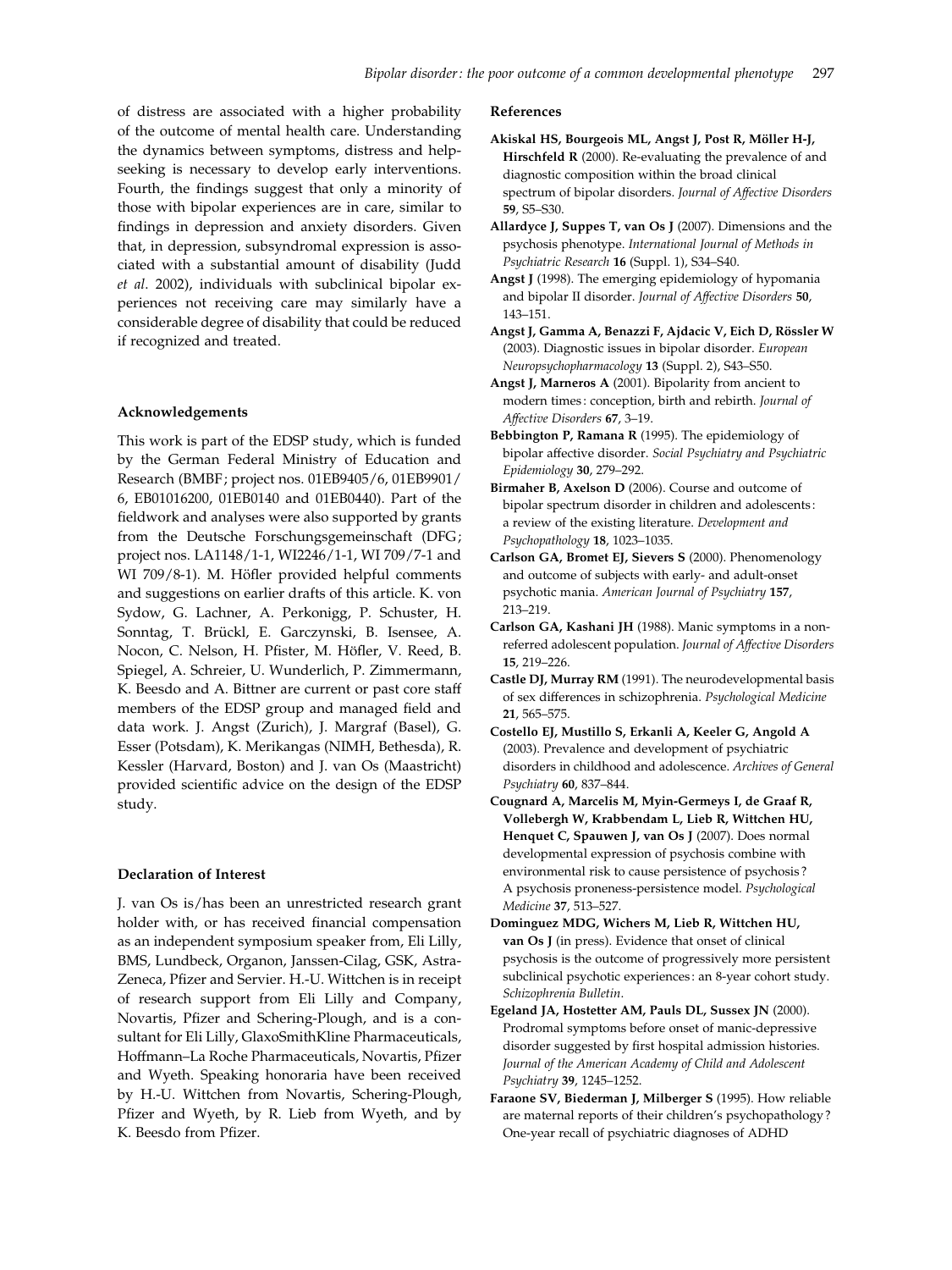children. Journal of the American Academy of Child and Adolescent Psychiatry 34, 1001–1008.

First MB (2006). Beyond clinical utility : broadening the DSM-V research appendix to include alternative diagnostic constructs. American Journal of Psychiatry 163, 1679–1681.

Ghaemi SN, Ko JY, Goodwin FK (2002). ' Cade's disease' and beyond: misdiagnosis, antidepressant use, and a proposed definition for bipolar spectrum disorder. Canadian Journal of Psychiatry 47, 125–134.

Hanssen M, Bak M, Bijl R, Vollebergh W, van Os J (2005). The incidence and outcome of subclinical psychotic experiences in the general population. British Journal of Clinical Psychology 44, 181–191.

Henin A, Biederman J, Mick E, Hirschfeld-Becker DR, Sachs GS, Wu Y, Yan L, Ogutha J, Nierenberg AA (2007). Childhood antecedent disorders to bipolar disorder in adults: a controlled study. Journal of Affective Disorders 99, 51–57.

Hillegers MHJ, Burger H, Wals M, Reichart CG, Verhulst FC, Nolen WA, Ormel J (2004). Impact of stressful life events, familial loading and their interaction on the onset of mood disorders : study in a high risk cohort of adolescent offspring of parents with bipolar disorder. British Journal of Psychiatry 185, 97–101.

Joyce PR (1984). Age of onset in bipolar affective disorder and misdiagnosis as schizophrenia. Psychological Medicine 14, 145–149.

Judd LL, Akiskal HS (2003). The prevalence and disability of bipolar spectrum disorders in the US population : re-analysis of the ECA database taking into account subthreshold cases. Journal of Affective Disorders 73, 123–131.

Judd LL, Schettler PJ, Akiskal HS (2002). The prevalence, clinical relevance, and public health significance of subthreshold depressions. Psychiatric Clinics of North America 25, 685–698.

Kaymaz N, van Os J, de Graaf R, ten Have M, Nolen W, Krabbendam L (2007). The impact of subclinical psychosis on the transition from subclinical mania to bipolar disorder. Journal of Affective Disorders 98, 55–64.

Kennedy N, Boydell J, Kalidindi S, Fearon P, Jones PB, van Os J, Murray RM (2005a). Gender differences in incidence and age at onset of mania and bipolar disorder over a 35-year period in Camberwell, England. American Journal of Psychiatry 162, 257–262.

Kennedy N, Everitt B, Boydell J, van Os J, Jones PB, Murray RM (2005b). Incidence and distribution of first-episode mania by age: results from a 35-year study. Psychological Medicine 35, 855–863.

Kessler RC, Berglund P, Demler O, Jin R, Merikangas KR, Walters EE (2005). Lifetime prevalence and age-of-onset distributions of DSM-IV disorders in the National Comorbidity Survey Replication. Archives of General Psychiatry 62, 593–602.

Kessler RC, McGonagle KA, Zhao S, Nelson CB, Hughes M, Eshleman S, Wittchen H-U, Kendler KS (1994). Lifetime and 12-month prevalence of DSM-III-R psychiatric disorders in the United States. Results from the National Comorbidity Survey. Archives of General Psychiatry 51, 8–19.

Krabbendam L, van Os J (2005). Schizophrenia and urbanicity : a major environmental influence – conditional on genetic risk. Schizophrenia Bulletin 31, 795–799.

Lapalme M, Hodgins S, LaRoche C (1997). Children of parents with bipolar disorder : a metaanalysis of risk for mental disorders. Canadian Journal of Psychiatry 42, 623–631.

Leff JP, Fischer M, Bertelsen A (1976). A cross-national epidemiological study of mania. British Journal of Psychiatry 129, 428–442.

Lewinsohn P, Klein DN, Seeley JR (1995). Bipolar disorders in a community sample of older adolescents : prevalence, phenomenology, comorbidity, and course. Journal of the American Academy of Child and Adolescent Psychiatry 34, 454–463.

Lewinsohn PM, Seeley JR, Klein DN (2003). Bipolar disorders during adolescence. Acta Psychiatrica Scandinavica. Supplementum 108, 47–50.

Lieb R, Isensee B, von Sydow K, Wittchen H-U (2000). The Early Developmental Stages of Psychopathology study (EDSP) : a methodological update. European Addiction Research 6, 170–182.

Lish JD, Dime-Meenan S, Whybrow PC, Price RA, Hirschfeld RMA (1994). The National Depressive and Manic-depressive Association (DMDA) survey of bipolar members. Journal of Affective Disorders 31, 281–294.

Lloyd T, Kennedy N, Fearon P, Kirkbride J, Mallett R, Leff J, Holloway J, Harrison G, Dazzan P, Morgan K, Murray RM, Jones PB (2005). Incidence of bipolar affective disorder in three UK cities : results from the AESOP study. British Journal of Psychiatry 186, 126–131.

Merikangas KR, Akiskal HS, Angst J, Greenberg PE, Hirschfeld RM, Petukhova M, Kessler RC (2007). Lifetime and 12-month prevalence of bipolar spectrum disorder in the National Comorbidity Survey Replication. Archives of General Psychiatry 64, 543–552.

Murray CJL, Lopez AD (1996). The Global Burden of Disease : A Comprehensive Assessment of Mortality and Disability from Diseases, Injuries, and Risk Factors in 1990 and Projected to 2020. Harvard School of Public Health : Cambridge, MA.

Nierenberg AA, Miyahara S, Spencer T, Wisniewski SR, Otto MW, Simon N, Pollack MH, Ostacher MJ, Yan L, Siegel R, Sachs GS (2005). Clinical and diagnostic implications of lifetime attention-deficit/hyperactivity disorder comorbidity in adults with bipolar disorder : data from the first 1000 STEP-BD participants. Biological Psychiatry 57, 1467–1473.

Pfister H, Wittchen H-U (1995). M-CIDI Computer Program. Max-Planck-Institut für Psychiatrie, Klinisches Institut: Munich.

Rasanen P, Tiihonen J, Hakko H (1998). The incidence and onset-age of hospitalized bipolar affective disorder in Finland. Journal of Affective Disorders 48, 63–68.

Reed V, Gander F, Pfister H, Steiger A, Sonntag H, Trenkwalder C, Hundt W, Wittchen H-U (1998). To what degree does the Composite International Diagnostic Interview (CIDI) correctly identify DSM-IV disorders ? Testing validity issues in a clinical sample. International Journal of Methods in Psychiatric Research 7, 142–155.

Regeer E, Krabbendam L, de Graaf R, ten Have M, Nolen W, van Os J (in press). Berkson's bias and the mood